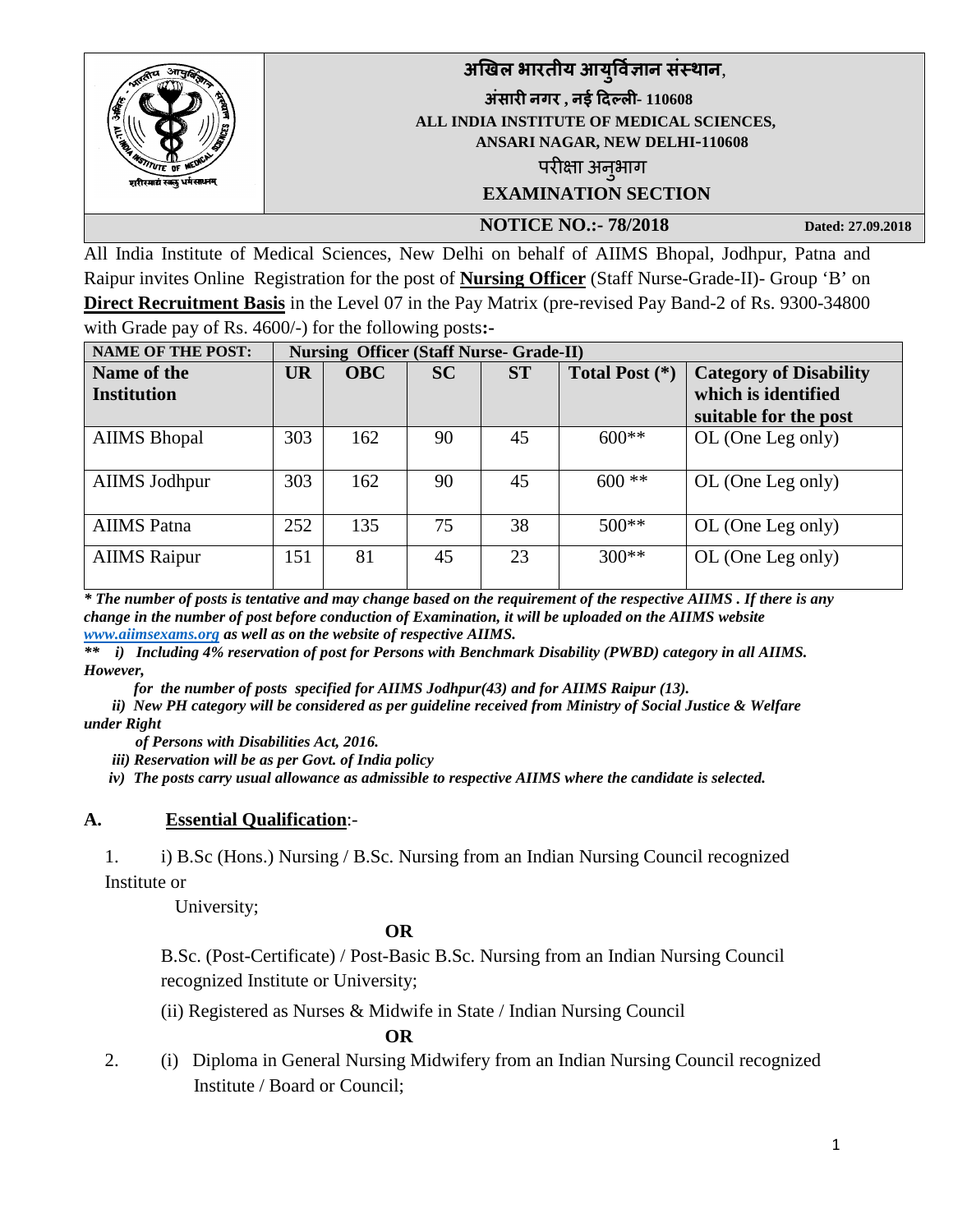(ii) Registered as Nurses & Midwife in State / Indian Nursing Council;

(iii) Two years experience in a minimum 50 bedded Hospital after acquiring the educational

qualification mentioned above.

**As per Ministry of Human Resource Development Notification dated 10.06.2015 published in Gazette of India all the degrees / diplomas/ certificates including technical education degree / diplomas awarded through Open and Distance Learning Mode of education by the Universities established by an Act of Parliament or State Legislature, Institutions Deemed to be Universities under Section 3 of the University Grants Commission Act, 1956 and Institutions of National Importance declared under an Act of Parliament stand automatically recognized for the purpose of employment to posts and services under the Central Government provided they have been approved by the University Grants Commission.** 

## **B. APPLICATION FEES:-**

| 1) | General / OBC Candidates              | $\sim$ 10 $\pm$ | $\text{Rs}.1500/-$            |
|----|---------------------------------------|-----------------|-------------------------------|
|    | <b>SC/ST Candidates</b>               |                 | $\text{Rs.} 1200/-$           |
|    | Persons with Benchmark Disabilities - |                 | NIL (Exempted from payment of |
|    |                                       |                 |                               |

Examination fees)

2) The candidate can pay the prescribed application fee through DEBIT CARD/ CREDIT CARD/ NETBANKING. Transaction / Processing fee, if any, as applicable, will

be

payable to the respective bank etc. by the candidate.

- 3) **Application fees once remitted shall not be refunded under any circumstances**.
- 4) Applications without the prescribed fee shall not be accepted and summarily rejected.

## **C. AGE LIMIT:- 21- 30 years (Not Exceeding 30 years)**

- i) Upper age limit shall be determined as on last date of closing of Registration Form i.e. 29.10.2018.
- ii) Age relaxation will not be provided to SC/ST/OBC category candidates who are considered for Unreserved post on merit.
- **iii**) The relaxation in Upper Age limit in favor of contractual employees is for the period of his or her continuous service in respective AIIMS in equivalent post or upto 5 years whichever is less, as a one- time dispensation. However, the candidates who will avail the age relaxation under the category of 'Contractual Employee' of respective AIIMS, will only be eligible for the respective AIIMS where they have served as a Contractual Employee**.**
- iv) Age relaxation permissible to various categories are as under:-

|    | S.No.   Category | Age relaxation permissible beyond the Upper age limit |
|----|------------------|-------------------------------------------------------|
|    | <b>SC/ST</b>     | 5 years                                               |
| ∸∙ | <b>OBC</b>       | 3 years                                               |
|    | <b>PWBD</b>      | 10 years                                              |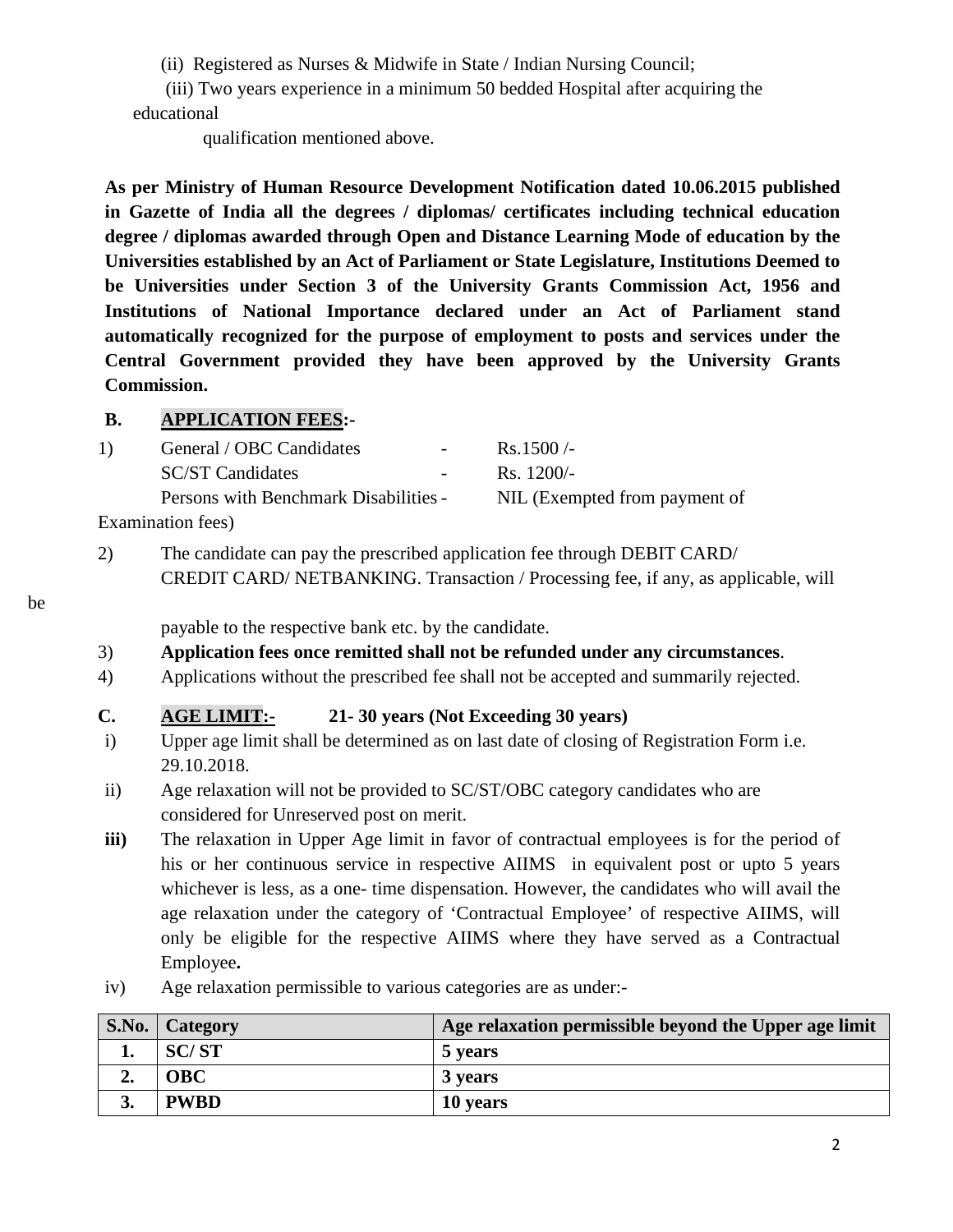| 4. | $PWBD + OBC$                        | 13 years |                                                                                                                |  |
|----|-------------------------------------|----------|----------------------------------------------------------------------------------------------------------------|--|
| 5. | $PWBD + SC/ST$                      | 15 years |                                                                                                                |  |
| 6. | <b>Ex-Servicemen and Commission</b> | a)       | Five years subject to the condition that on the closing                                                        |  |
|    | <b>Officers including ECOs /</b>    |          | date for receipt of applications the continuous service                                                        |  |
|    | $SSCOs$ – for Group A & B posts     |          | rendered in the Armed Forces by an Ex-Serviceman                                                               |  |
|    |                                     |          | is not less than six months after attestation. This                                                            |  |
|    |                                     |          | relaxation is also available to ECOs/SSCOs who have                                                            |  |
|    |                                     |          | completed their initial period of assignment of five                                                           |  |
|    |                                     |          | years of Military Service and whose assignment has                                                             |  |
|    |                                     |          | been extended beyond five years as on closing date                                                             |  |
|    |                                     |          | and in whose case the Ministry of Defence issues                                                               |  |
|    |                                     |          | certificates that they will be released within 3 months                                                        |  |
|    |                                     |          | on selection from the date of receipt of offer of                                                              |  |
|    |                                     |          | appointment. Candidates claiming age relaxation                                                                |  |
|    |                                     |          | under this para would be required to produce a<br>certificate in the prescribed proforma to the                |  |
|    |                                     |          | Commission.                                                                                                    |  |
|    |                                     |          |                                                                                                                |  |
|    |                                     |          | <b>NOTE:</b> Ex Servicemen who have already secured                                                            |  |
|    |                                     |          | regular employment under the Central Govt. in a                                                                |  |
|    |                                     |          | Civil Post are permitted the benefit of age relaxation<br>as admissible for Ex-Servicemen for securing another |  |
|    |                                     |          | employment in any higher post or service under the                                                             |  |
|    |                                     |          | Central Govt. However, such candidates will not be                                                             |  |
|    |                                     |          | eligible for the benefit of reservation, if any for Ex-                                                        |  |
|    |                                     |          | Servicemen in Central Govt. jobs.                                                                              |  |
|    |                                     | b)       | In order to qualify for the concession under (a) above,                                                        |  |
|    |                                     |          | candidates concerned would be required to produce a                                                            |  |
|    |                                     |          | certificate that they have been released from the                                                              |  |
|    |                                     |          | Defence Forces. The certificate for Ex-Servicemen                                                              |  |
|    |                                     |          | and Commissioned Officers including ECOs/SSCOs                                                                 |  |
|    |                                     |          | should be signed by the appropriate authorities                                                                |  |
|    |                                     |          | specified below and should also specify the period of                                                          |  |
|    |                                     |          | service in the Defence Forces:-                                                                                |  |
|    |                                     |          | (i) In case of Commissioned Officers including                                                                 |  |
|    |                                     |          | ECOs/SSCOs: Army: Directorate of Personnel                                                                     |  |
|    |                                     |          | Services, Army Headquarters, New Delhi.                                                                        |  |
|    |                                     |          | Navy: Directorate of Personnel Services Naval<br>Headquarters, New Delhi.                                      |  |
|    |                                     |          | Air Force: Directorate of Personnel Services, Air                                                              |  |
|    |                                     |          | Headquarters, New Delhi.                                                                                       |  |
|    |                                     |          | (ii) In case of JCOs/ORs and equivalent of the                                                                 |  |
|    |                                     |          | <b>Navy and Air Forces:</b>                                                                                    |  |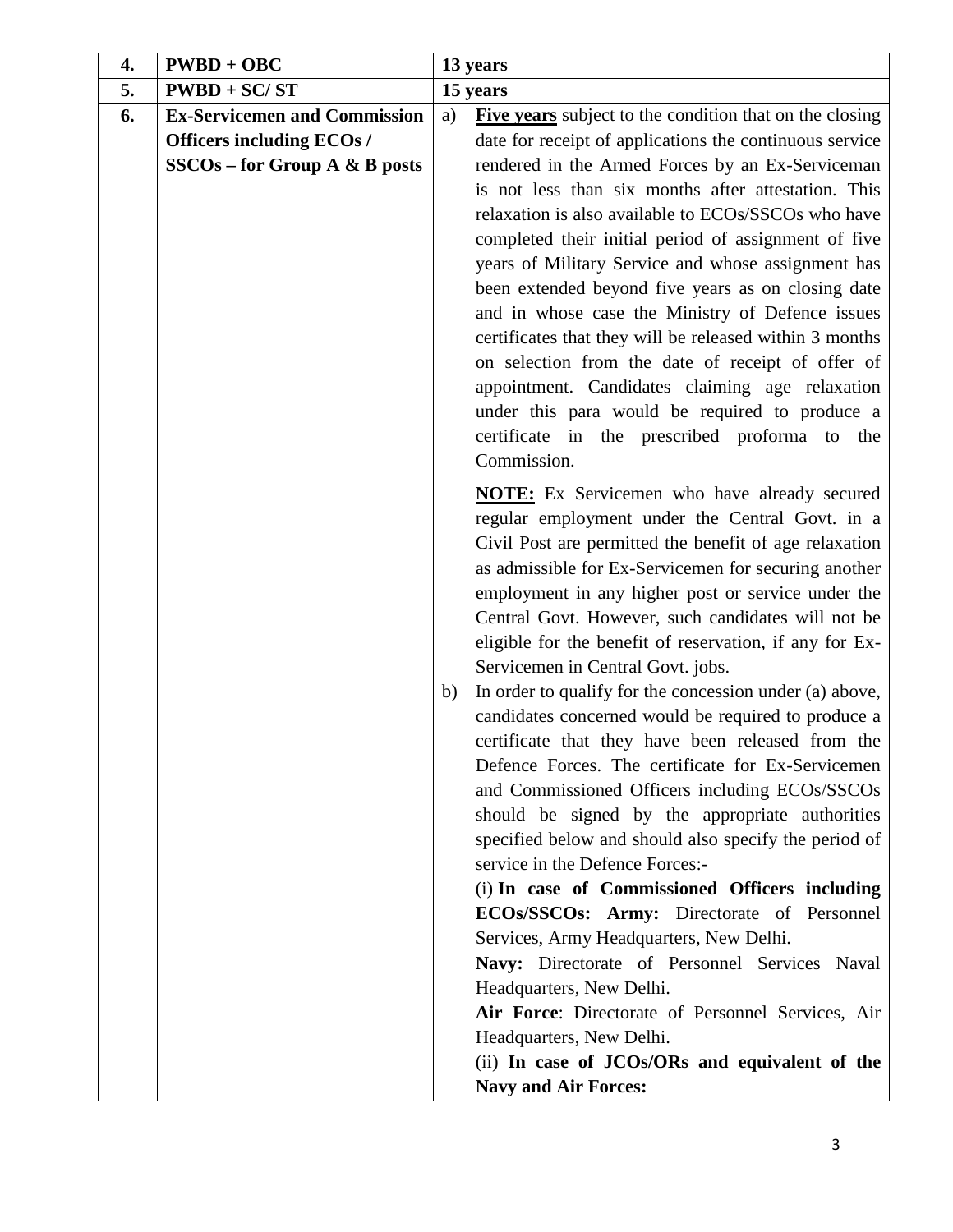|    | Army: By various Regimental Record Offices.                                          |                 |  |  |  |  |  |
|----|--------------------------------------------------------------------------------------|-----------------|--|--|--|--|--|
|    | Navy: Naval Records, Mumbai                                                          |                 |  |  |  |  |  |
|    | Air Force: Air Force Records, New Delhi.                                             |                 |  |  |  |  |  |
| 7. | <b>Central Govt. Civilian Employees – for Group A &amp; B posts</b>                  |                 |  |  |  |  |  |
|    | 1) Central Govt. Civilian Employees<br>5 years                                       |                 |  |  |  |  |  |
|    | (General/Unreserved) who have rendered not less                                      |                 |  |  |  |  |  |
|    | than 3 years regular and continuous service as on                                    |                 |  |  |  |  |  |
|    | closing date for receipt of application                                              |                 |  |  |  |  |  |
|    | 2) Central Govt. Civilian Employees (OBC) who have<br>$8(5+3)$ years                 |                 |  |  |  |  |  |
|    | rendered not less than 3 years regular and continuous                                |                 |  |  |  |  |  |
|    | service as on closing date for receipt of application                                |                 |  |  |  |  |  |
|    | 3) Central Govt. Civilian Employees (SC/ST) who have                                 | $10(5+5)$ years |  |  |  |  |  |
|    | rendered not less than 3 years regular and continuous                                |                 |  |  |  |  |  |
|    | service as on closing date for receipt of application                                |                 |  |  |  |  |  |
| 8. | Working as a Contractual Employee for the period of his or her continuous service in |                 |  |  |  |  |  |
|    | respective AIIMS in equivalent post or upto 5 years whichever is less as a one-time  |                 |  |  |  |  |  |
|    | dispensation.                                                                        |                 |  |  |  |  |  |

**\***In case any reserved category candidate is given advantage of provision of age relaxation and is on merit eligible to be considered against UR seat, such candidate will not be considered against UR but only for respective category seat only.

**NOTE-I**: Ex-servicemen who have already secured employment in civil side under Central Government on regular basis after availing of the benefits of reservation given to ex-servicemen for their re-employment are NOT eligible for claiming benefits of reservation under EXS category. However, they are eligible for age relaxation as per rules.

**NOTE-II**: The period of "Call up Service" of an Ex-Serviceman in the Armed Forces shall also be treated as service rendered in the Armed Forces for purpose of age relaxation, as per rules.

**NOTE-III**: For any serviceman of the three Armed Forces of the Union to be treated as Ex-Serviceman for the purpose of securing the benefits of reservation, he must have already acquired, at the relevant time of submitting his application for the Post / Service, the status of ex-serviceman and /or is in a position to establish his acquired entitlement by documentary evidence from the competent authority that he would complete specified term of engagement from the Armed Forces within the stipulated period of one year from the CLOSING DATE FOR RECEIPT OF APPLICATION or otherwise than by way of dismissal or discharge on account of misconduct or inefficiency.

EXPLANATION : An 'ex-serviceman' means a person –

- (i) who 'has served in any rank whether as a combatant or non-combatant in the Regular Army, Navy and Air Force of the India Union, and
	- (a) who either has been retired or relieved or discharged from such service whether at his own request or being relieved by the employer after earning his or her pension; or;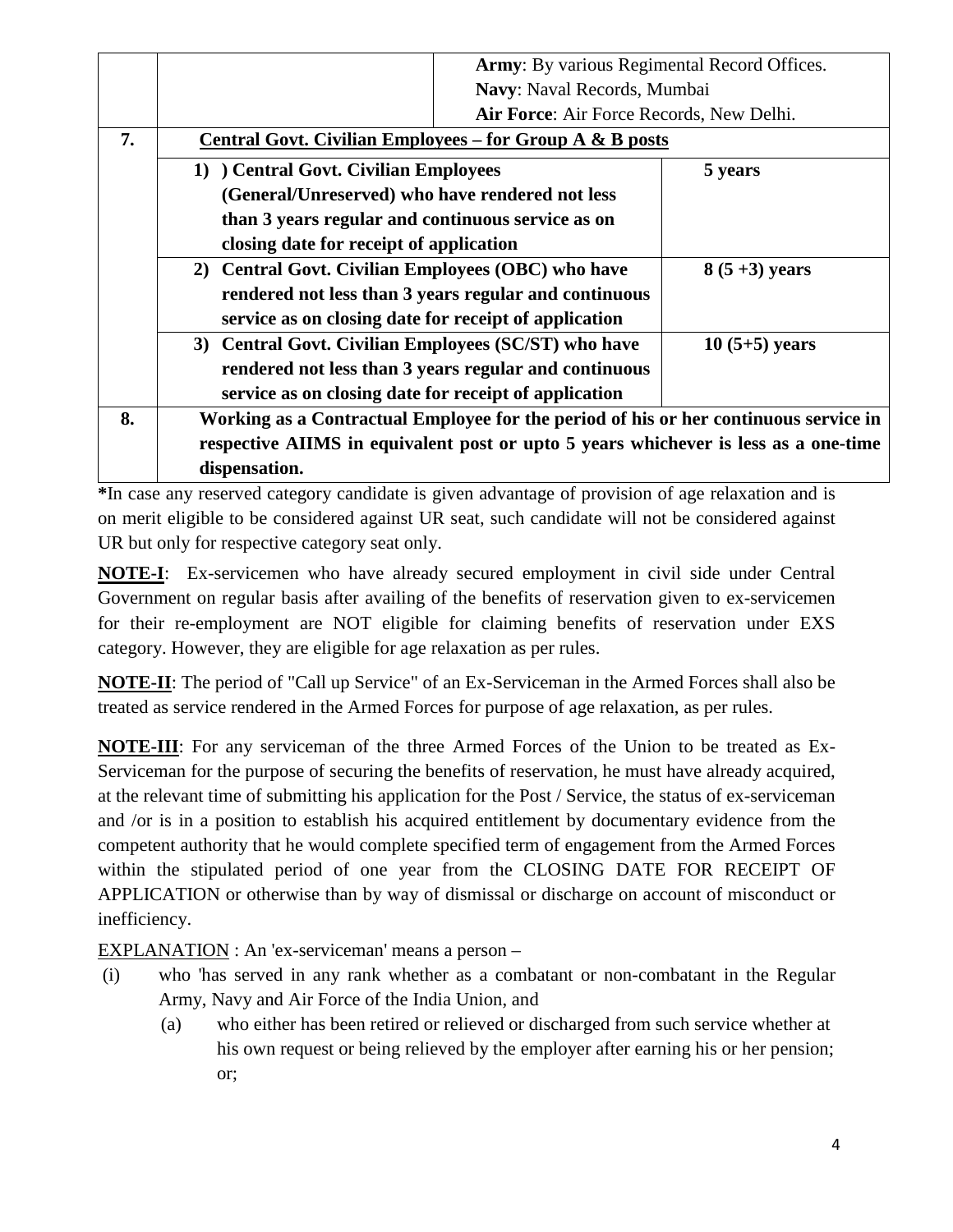- (b) who has been relieved from such service on medical grounds attributable to military service or circumstances beyond his control and awarded medical or other disability pension; or
- (c) who has been released from such service as a result of reduction in establishment; or

(ii) who has been released from such service after completing the specific period of engagement,

otherwise than at his own request, or by way of dismissal, or discharge on account of misconduct or inefficiency and has been given a gratuity; and includes personnel of the Territorial Army, namely, pension holders for continuous embodied service or broken spells of qualifying service; or

- (iii) Personnel of the Army Postal Service who are part of Regular Army and retired from the Army Postal Service without reversion to their parent service with pension, or are released from the Army Postal service on medical grounds attributable to or aggravated by military service or circumstance beyond their control and awarded medical or other disability pension; or
- (iv) Personnel, who were on deputation in Army Postal Service for more than six months prior to the 14th April, 1988; or
- (v) Gallantry award winners of the Armed forces including personnel of Territorial Army; or
- (vi) Ex-recruits boarded out or relieved on medical ground and granted medical disability pension.

#### **NOTE-IV:** AGE CONCESSION IS NOT ADMISSIBLE TO SONS, DAUGHTERS AND DEPENDENTS OF EX-SERVICEMEN.

**NOTE-V: i)** Candidates who wish to be considered against vacancies reserved / or seek age – relaxation must submit requisite certificate from the competent authority, in the prescribed format when such certificates are sought by the Institute. Otherwise, their claim for SC/ST/OBC/PWBD/Exservicemen/ Govt. Employee status will not be entertained and their candidature/ applications will be considered under General (UR) category. The formats of the certificates are available at the website. Certificate obtained in any other format will not be accepted. Candidates are fore-warned that they will be permanently debarred from the examinations conducted by the AIIMS in case they fraudulently claim SC/ST/OBC/Ex-servicemen/PWBD/Govt Employee status.

ii) Candidates applying under any of the reserved category viz. SC/ST/OBC will be considered subject to submission of Caste certificate on a prescribed format issued by the competent authority. OBC candidates must submit the caste certificate which has been issued not earlier than six month of the last date of the receipt of Online Registration (29.10.2018) as per central list of Government of India in the proforma provided by the DOP & T, Govt. of India vide O.M. No. 36036/2/2013-Estt. (Res.) dated 30.05.2014.

**iii) OBC candidate's eligibility will be based on Castes borne in the Central List of Govt. of India.**  OBC candidates should not belong to Creamy Layer. Their Sub-caste should match with the entries in Central List of OBC, failing which their candidature will not be considered under any of the applied reserved category and will be treated as UR.

iv) Physical Disability Certificate should be issued from a duly constituted and authorized Medical Board. Candidates may be evaluated by a duly constituted Board of the respective AIIMS.

# **D. ONLINE (CBT MODE) RECRUITMENT EXAMINATION**

**The Online (Computer Based) Test will be held as per the following schedule:-**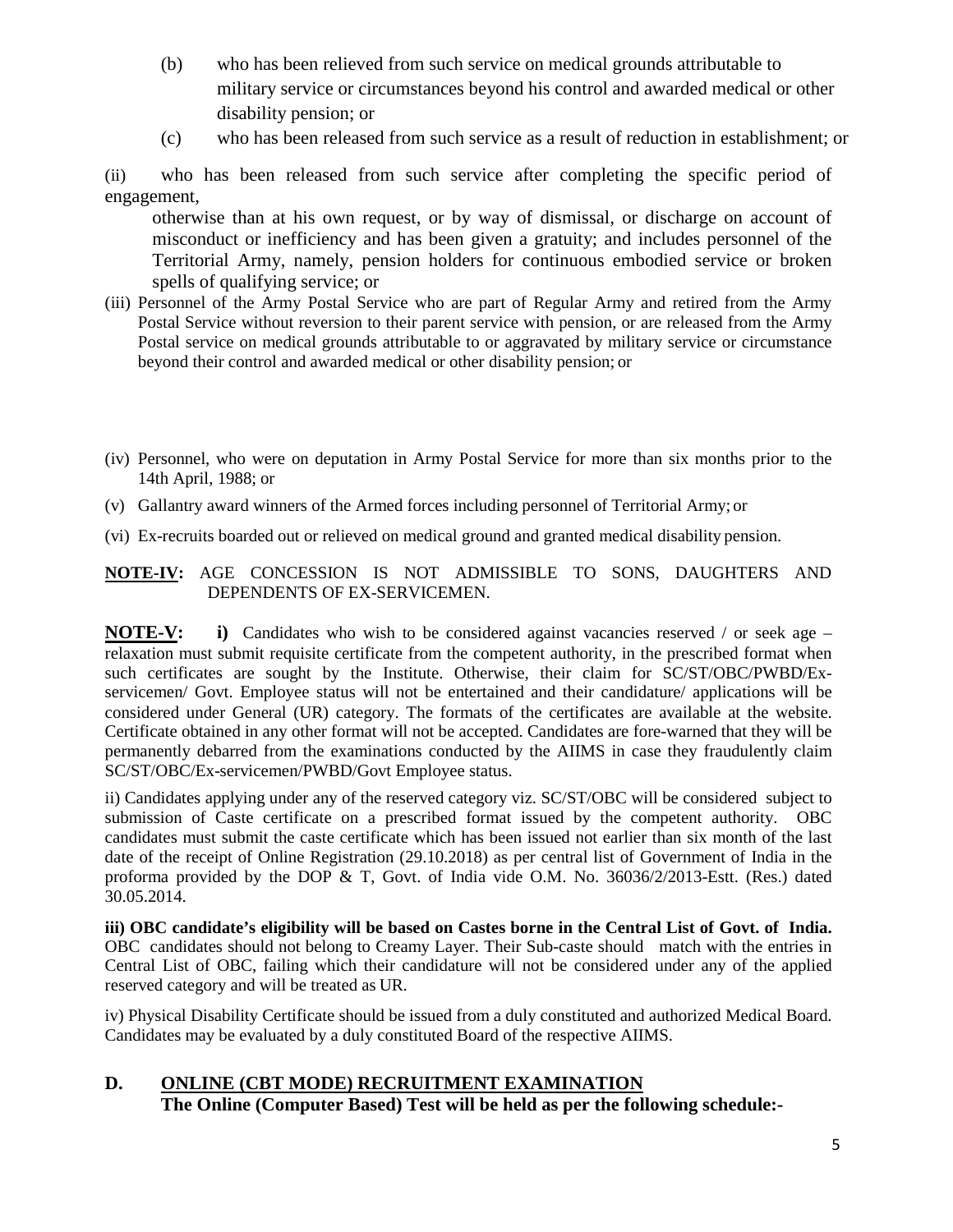| S.No. | Date of Online<br><b>Computer Based</b> | Cities in which<br><b>Examination will</b> | Date for<br>uploading of | Date of<br>Declaration |
|-------|-----------------------------------------|--------------------------------------------|--------------------------|------------------------|
|       | <b>Test</b>                             | be held                                    | <b>Scheme of</b>         | of Result              |
|       |                                         |                                            | <b>Examination</b>       |                        |
|       | 07.12.2018                              | Major cities in                            | 12.10.2018               | 18.12.2018             |
|       |                                         | India                                      |                          |                        |

## **E. ADMIT CARD**

**Candidates are advised to download their Admit Cards from AIIMS website [www.aiimsexams.org](http://www.aiimsexams.org/) as no admit card will be sent By Post.**

## **F. i) INSTRUCTION REGARDING REGISTRATION FORM :-**

**1.** The aspiring applicants satisfying the eligibility criteria in all respect can submit their application only through **ON-LINE** mode. The On-line registration of applications shall

be

available on AIIMS website [www.aiimsexams.org f](http://www.aiimsexams.org/)rom **08.10.2018 to 29.10.2018 upto 5:00 P.M.** along with the link to website of respective AIIMS. No documents including the Registration Slip of on-line application form is required to be sent to AIIMS, New Delhi. **However, all applicants are advised to keep a copy of registration slip with them, alongwith proof of payment for theirrecord.**

**2.** The On-line Registration will be closed by **05:00 PM on 29.10.2018**. The candidature of such

applicants who fails to complete the online registration by the stipulated date and time will not be considered and no correspondence in this regard will be entertained**.**

- 3. The Examination will be conducted in Online (Computer Based) Mode. The selection process is to be made as per the relevant Recruitment Rules and Govt. of India instructions as applicable.
- **4.** The Examination will be conducted on ALL INDIA BASIS.<br> **5.** The choice of AIIMS Bhopal. Jodhnur. Patna. Rainur in
- **5.** The choice of AIIMS Bhopal, Jodhpur, Patna, Raipur in order of preference will be obtained

from the candidates during Online Registration to enable them for subsequent allotment of AIIMS based on their choice and merit.

**6.** In addition to other documentation, the following processes have to be completed by

the

candidates in their Online Registration Form:-

- a) To opt the choice of city for the Examination.
- b) To opt the choice of AIIMS in order of preference.
- **7.** All candidates are required to note that although their choice of city of Examination would be accommodated as far as possible, AIIMS New Delhi reserves the right to finally allot any choice of city of Examination to a selected candidate due to logistic and administrative reasons and this will be final and binding on the candidates.

## **ii) INSTRUCTIONS REGARDING ELIGIBILITY:**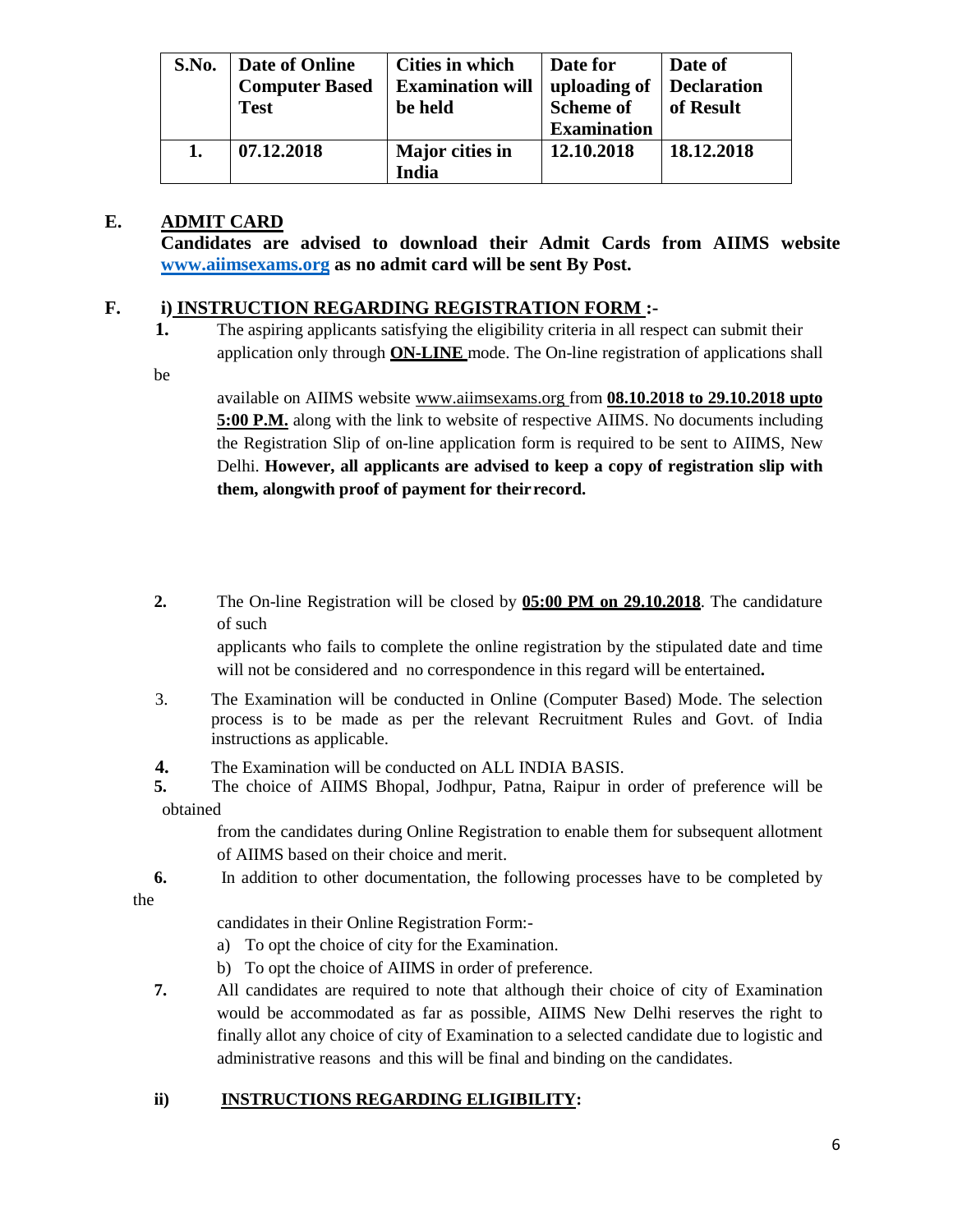**8.** Applicants applying in response to this advertisement should satisfy themselves regarding

their eligibility for the post applied for. They must be fulfilling all the eligibility criteria as on the closing date of applications, failing which their application will be rejected and no further communication shall be entertained in this regard.

**9.** In anticipation of the huge number of applicants, scrutiny of the eligibility criteria etc. may not

be undertaken at the time of Recruitment Examination. Therefore, the applications shall be accepted provisionally. The candidates are advised to go through the requirements of educational qualification, age etc. and satisfy themselves that they are eligible, before applying. Candidature will be cancelled if any information or claim is not found substantiated when the scrutiny of documents is undertaken by the concerned AIIMS, after the declaration of result of Recruitment Examination**. In this process, AIIMS New Delhi will only conduct the Examination and prepare the result as per preference of AIIMS opted by the candidate and provide the result to the respective AIIMS for further course of action in appointing provisionally selected candidates.**

**10.** Based on the declaration made by the candidate in their Online Registration form, they will be

provisionally declared eligible to appear for Online (Computer Based Test) Recruitment Examination. However, selected candidates will be called for document verification by respective AIIMS based on their merit in the above mentioned Recruitment Examination. If anyone is found not fulfilling the prescribed qualification / experience and any other eligibility criteria as per the advertisement, his/her candidature will be treated as cancelled without any further notice.

- **11.** The decision of the Competent Authority of concerned AIIMS in all matters relating to eligibility, acceptance or rejection of the applications, penalty for false information, mode of conduct of examination(s), allotment of examination centres, selection and allotment of posts/ organizations to selected candidates will be final and binding on the candidates and no enquiry/ correspondence will be entertained in this regard.
- **12.** The cut off date to determining the maximum age limit, essential qualification & experience

will be the last date of closing date of Registration form (i.e. 29.10.2018)

**13.** The period of experience wherever prescribed shall be counted after obtaining the prescribed

essential qualifications.

**14.** As per Reservation rules, 4% of the total posts will be horizontally reserved for PWBD candidates . The reservation of PWBD will be applicable for the post for which it is identified for. However, the quantum of reservation will be regulated as per Govt. of India instructions.

**15.** Disabled OL category of PWBD candidates shall be suitable for the said post. The definition

of different categories of disabilities, for the purpose of age relaxation, will be same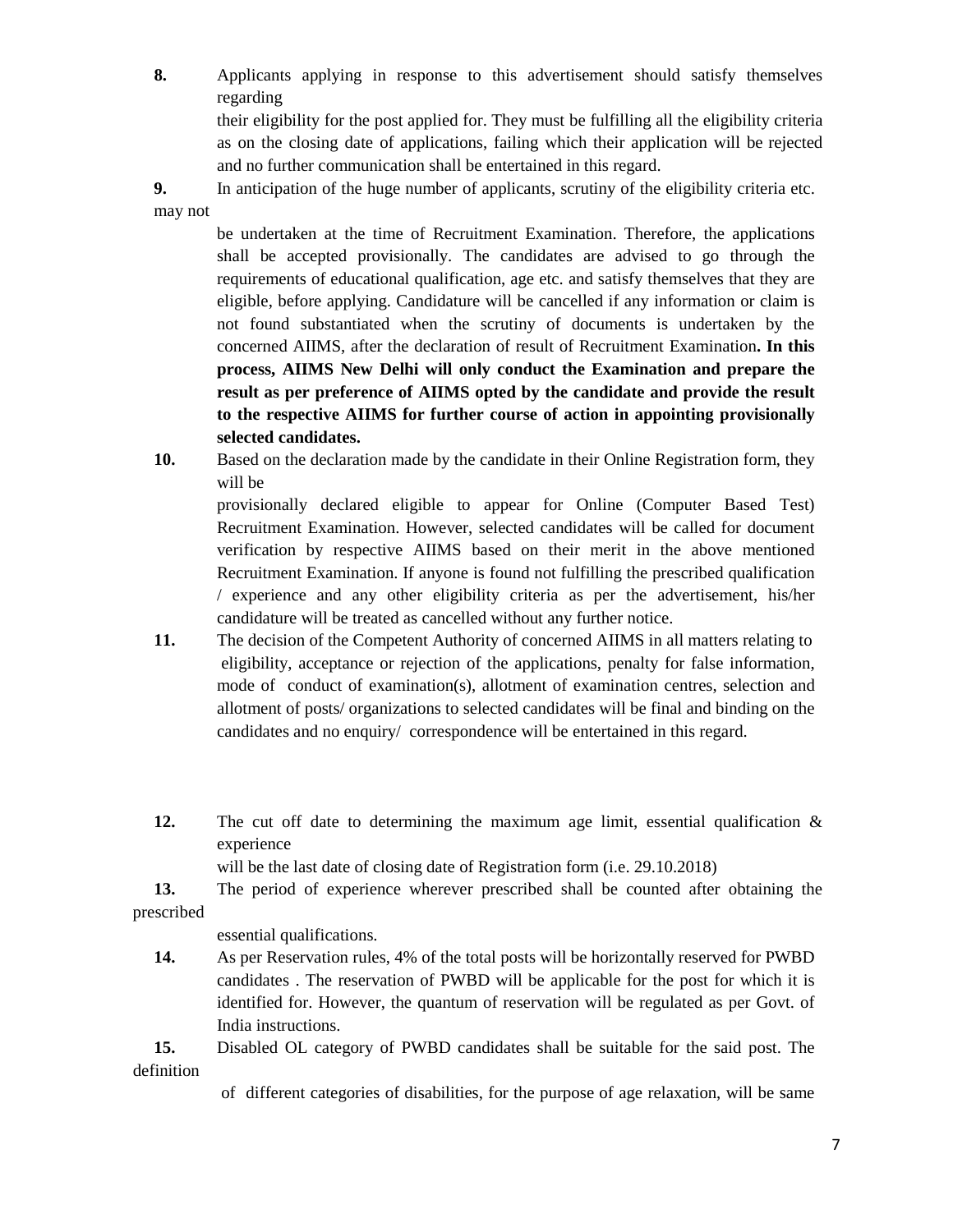as per Govt. of India instructions.

**16.** If a person with disability is entitled to age relaxation by virtue of being a Central Government employee, relaxation to him / her will be admissible either as a 'person with disability' or as a 'Central Government employee' whichever may be more beneficial to him / her.

**17.** Only such persons would be eligible for reservation under PWBD quota in service/posts who

> suffer from not less than 40% of physical disability as identified for that post as per Govt. of India instructions. Person who wants to avail the benefit of reservation would have to submit a Disability Certificate issued by the Competent Authority in prescribed format.

#### **iii) INSTRUCTIONS REGARDING IMAGES (Photo/signature/ Thumb Impression)**

- **18.** The candidate must ensure that their colour photo with white background (clearly visible) should be recent or should be within 6 months of online registration form); Signature (clearly legible) and thumb impression (thumb print clearly shows the lines of entire thumb) should be clearly visible in preview at the time of filling of application in online mode. If images (photo/signature/thumb impression) are displayed small or not visible in preview on website, that means images (photo/signature/thumb impression) are not as per the AIIMS prescribed format and in that case, the application will be rejected. So, be careful and strictly follow the uploading of images (photo/signature/thumb) given in Help Manual on the website while uploading the same.
	- **19. Applicants will be given an opportunity to correct deficiencies in their Online Registration, including uploaded images (Photograph, Signature, Thumb impression).** In their best interest, candidates are required to check their status in the website [www.aiimsexams.org](http://www.aiimsexams.org/) after due login on the dates that shall be mentioned, as well as from time to time. Rejection due to delays / incomplete applications including those due to images are irrevocable. Therefore, applicants are required to exercise due diligence and adhere to schedule strictly. While AIIMS, New Delhi sends SMS & Emails in this regard, non-receipt of such SMS & E-mails is beyond the control of AIIMS, New Delhi and cannot be construed as excuses for not completing registration processes on time. SMS & Emails are only additional facilities and applicants are required to visit the website [www.aiimsexams.org](http://www.aiimsexams.org/) and their dashboard regularly.

## **iv) INSTRUCTIONS REGARDING CONDUCTION OF EXAMINATION**

- **20.** All information / updates pertaining to this advertisement including Scheme of Examination, Syllabus, and Result etc. will only be displayed on the AIIMS website [www.aiimsexams.org](http://www.aiimsexams.org/) alongwith the respective AIIMS website
- **21.** The candidates are required to bring Admit Card downloaded from AIIMS website at the time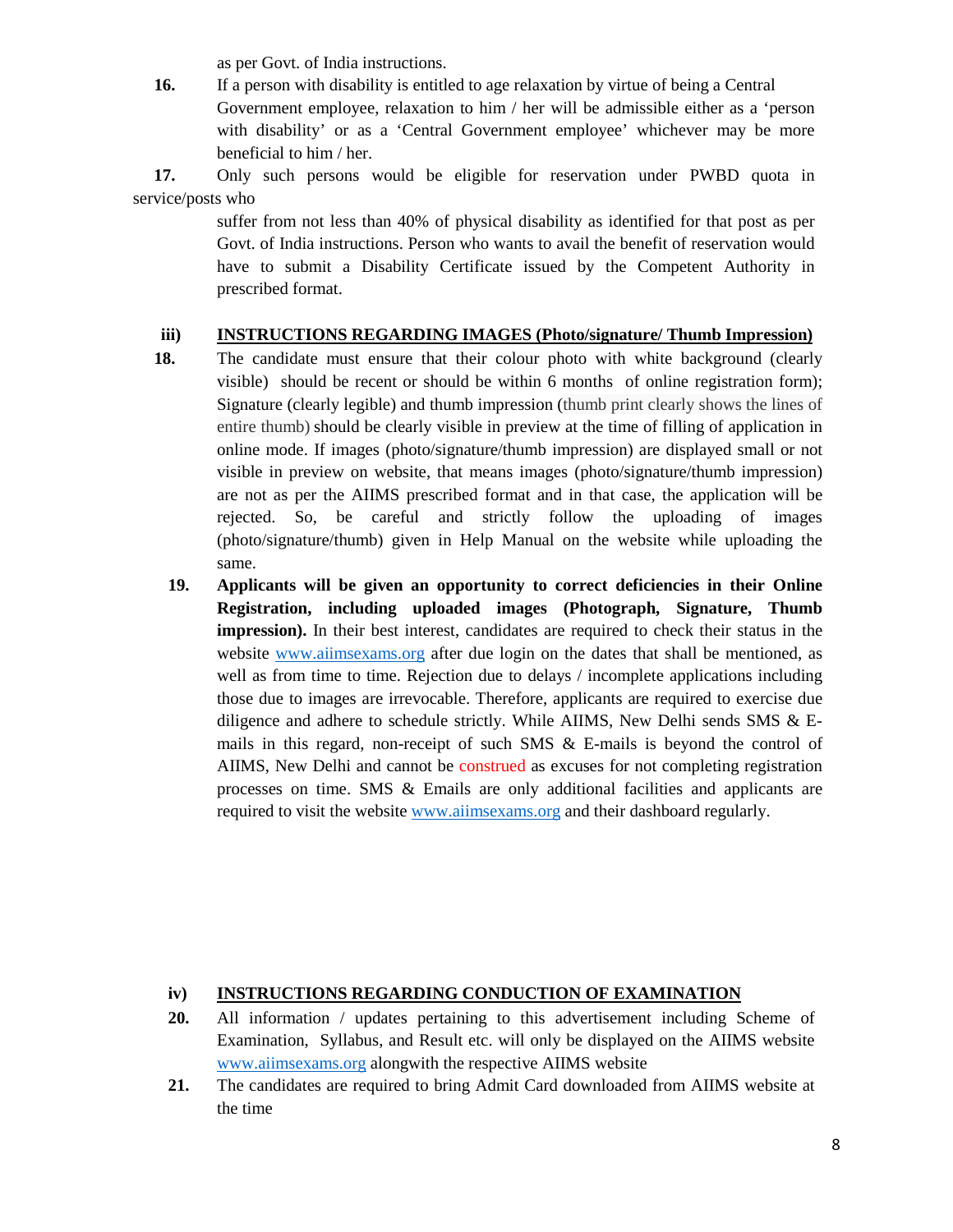of Online (Computer Based) Mode Recruitment Examination and hand over the same to the Invigilator after completion of Examination, failing which their candidature/performance in the Online (CBT) mode Recruitment Examination will not be considered.

- **22.** The candidates are also required to bring two (2) colour photographs as uploaded on the Registration form along with Admit card, as one photograph will be pasted on the Admit card and another one will be pasted on the Attendance sheet during the examination.
- **23.** No TA/DA shall be paid to the candidate for attending the Online (CBT Mode) Recruitment Examination.

### **v) INSTRUCTION REGARDING AFTER CONDUCTION OF EXAMINATION**

**24.** The original certificates/documents of successful candidates will be verified by the Respective AIIMS on dates that will be notified at the time of declaration of result. On the basis of Online CBT Mode Recruitment Examination, the provisionally selected candidates will be required to produce original certificates of Qualifications along with one set of photocopy, duly attested, viz.: i) Copy of downloaded Registration Slip of Online application form. ii) Copy of downloaded Admit Card. iii) Certificate showing the Date of Birth. iv) Caste certificate if applied under SC/ST/OBC category issued by the competent authority. v) Disability

Certificate, if applied under PWBD category. vi) 'No Objection Certificate' if in regular employment. vii) Experience certificate, if any

**25.** Those who are employed must submit a **"NO OBJECTION CERTIFICATE"** from

the

employer at the time of verification of documents. Therefore, while applying for the post, candidates have to take prior permission from their respective employer, in case of Government Services.

#### **vi) GENERAL INSTRUCTIONS**

**26.** Canvassing of any kind will lead to disqualification of candidature.

**27.** The prescribed qualification is minimum and merely possessing the same does not entitle any

candidate for the selection.

**28.** All the appointees will have to conform to the rules of conduct and discipline as applicable to

the concerned Institute employees.

**29.** The candidates should not have been convicted by any court of law.

**30.** In case any information given or declaration by the candidate is found to be false or if the

candidate has wilfully suppressed any material information relevant to this appointment, he / she will be liable to be removed from the service at any stage and action as deemed fit taken by the appointment authority will be final.

**31.** The Competent Authority reserves the right of any amendment, cancellation and changes to

this advertisement as a whole or in part without assigning any reason or giving notice.

**32.** In case of any inadvertent mistake in the process of selection which may be detected at any stage even after the issue of appointment letter, the AIIMS New Delhi &